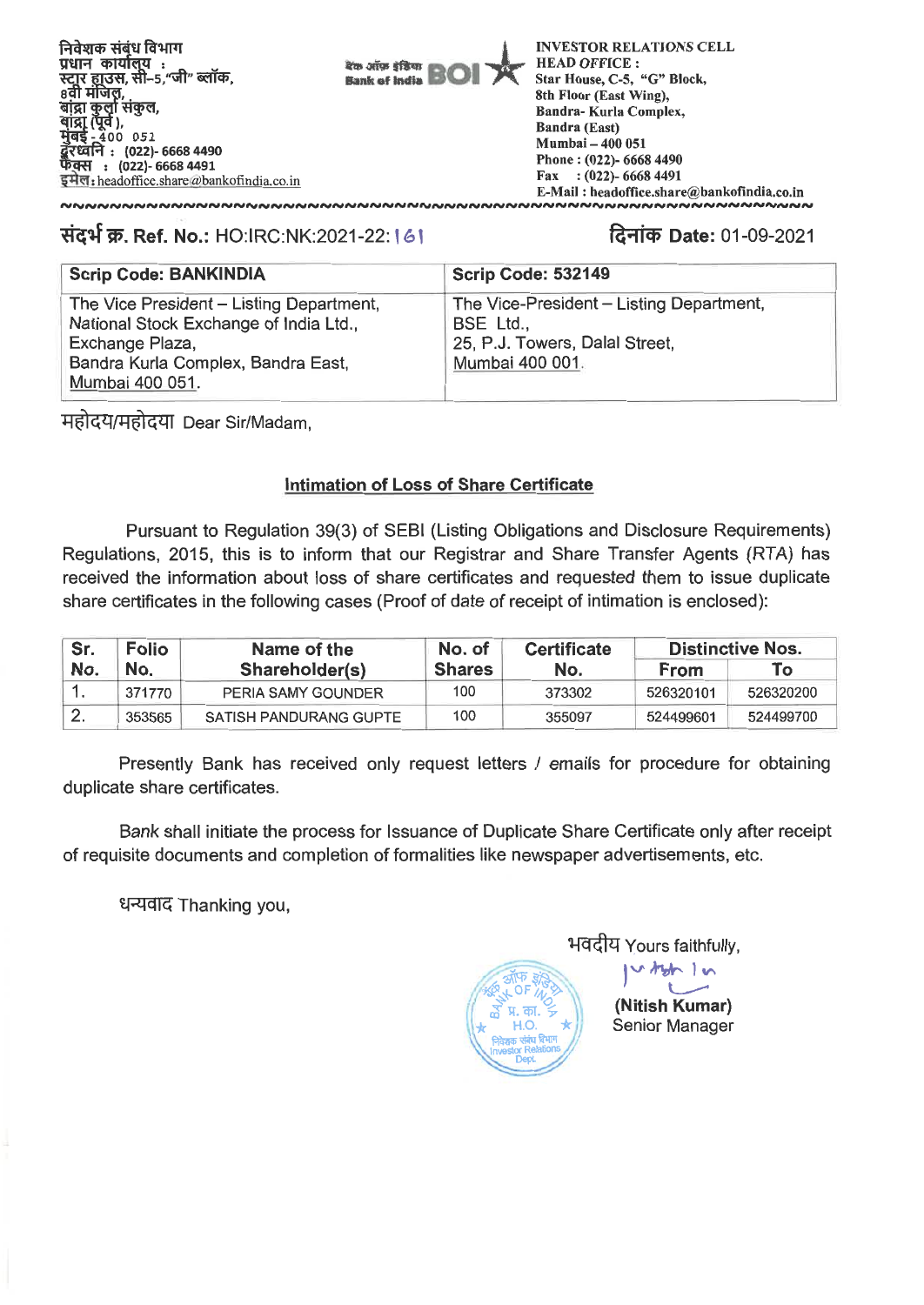### **Investor Relations Department**

| From:               | bssduplicate@bigshareonline.com                                                |
|---------------------|--------------------------------------------------------------------------------|
| Sent:               | Monday, August 30, 2021 4:32 PM                                                |
| To:                 | Rajesh Venkataraj Upadhya; Investor Relations Department                       |
| Cc:                 | ganesh@bigshareonline.com; jibu@bigshareonline.com;                            |
|                     | bhagwan@bigshareonline.com; bsscall@bigshareonline.com                         |
| Subject:            | Duplicate Share Intimations Received On: 20210830 BANK OF INDIA - EQUITY Folio |
|                     | no: 371770                                                                     |
| <b>Attachments:</b> | 542520.pdf                                                                     |

**CAUTION:** This email originated from a source outside Bank of India. Do not click on links or open attachments unless you recognize the sender and you know the content is sate

#### Dear Sir/Ma'am,

Please be informed that in terms of the provisions of the SEBI (LODR) Regulations, 2015, the Company is required to submit information regarding loss of share certificates and issue of duplicate certificates, to the stock exchange within two days of its getting information. Further, the said intimation has to be filed only through the mode of NEAPS filing for NSE and on listing.bseindia.com for BSE and not via hard copy submission.

Accordingly, we are sharing herewith the receipt of the following request for loss of share certificate of the Company by shareholders, to enable you to comply with the said regulatory requirement within the timelines prescribed.

| <b>Client Name</b>                      | Cert.<br>No | Dist. No<br>From | Dist. NO.<br>I O | Folio<br>No. | Quantity | Name                         | Jŀ | JH |
|-----------------------------------------|-------------|------------------|------------------|--------------|----------|------------------------------|----|----|
| <b>BANK OF INDIA -</b><br><b>EQUITY</b> | 373302      | 526320101        | 526320200        | 371770       | 100      | PERIA SAMY<br><b>GOUNDER</b> |    |    |

Should you have any queries in respect of the aforesaid instruction kindly revert back.

#### Regards,

Bigshare Services Pvt. Ltd.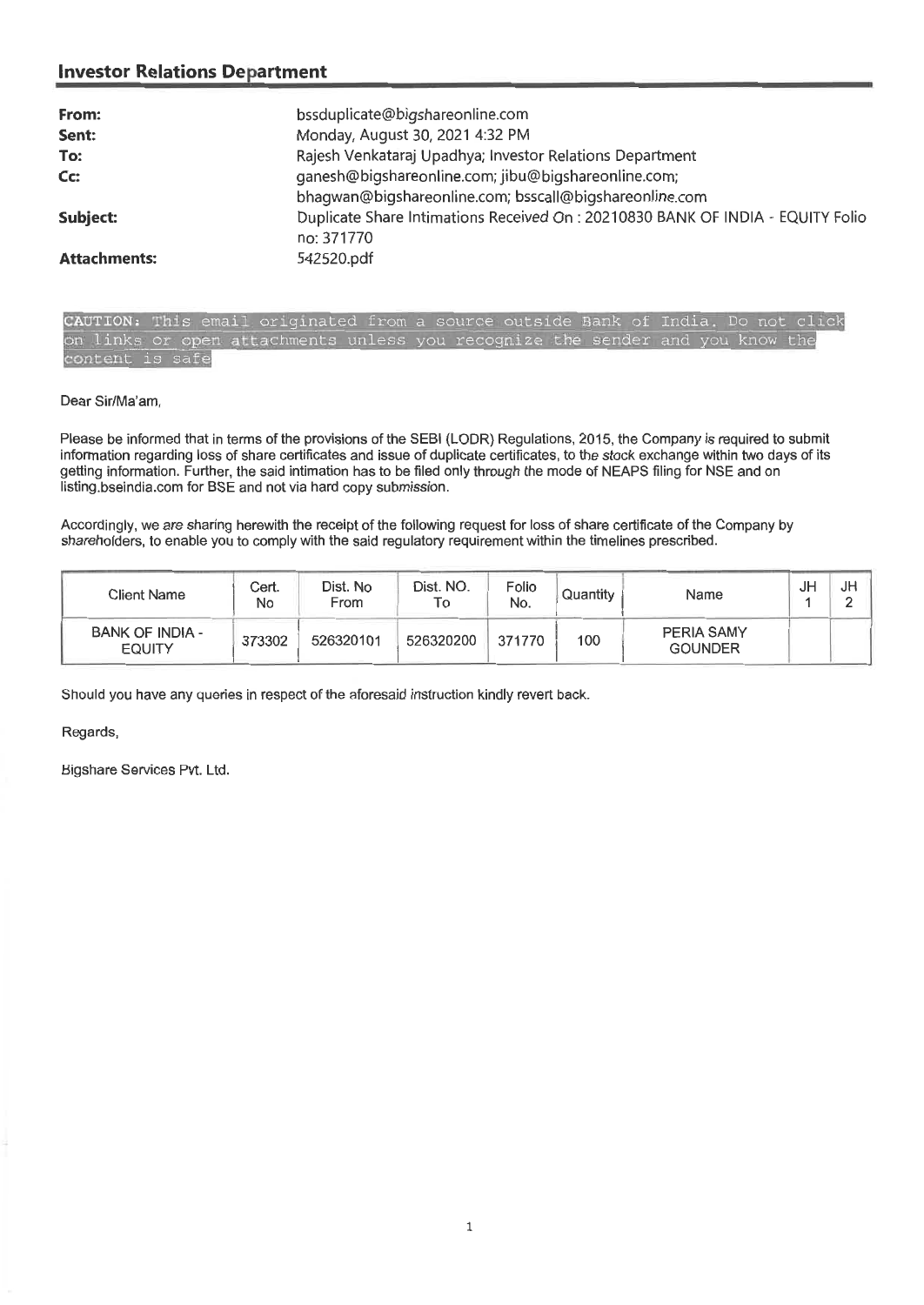FROM

N V SARAVANAN, H NO.30, GANDHI STREET, NALLAMPATTI, ERODE-638057. MOBILE: 94439 99995

TO

BIGSHARE SERVICES PVT. LTD, UNIT: BANK OF INDIA<br>1<sup>st</sup> FLOOR, BHARAT TIN WORKS BUILDING, OPP. VASANT OASIS, MAKWANA ROAD, MAROL, ANDHERI (EAST), MUMBAI-400059. TEL.: 022-6263 8200

Dear Sir,

SUB: Issuance of Duplicate Share Certificate & Revalidation of Dividend Warrant - Reg.

**542520** 

REF: My Share Certificate No. **00373302** 

With reference to the above, I have-fost/misplaced/stolen my Share Certificate of **BANK OF INDIA (Quantity: 100). From the know my Folio Number. Kindly issue me the Duplicate Share Certificate. So that, it can be converted in Digital Mode and also revalidate if any Unclaimed Dividend Warrant.** 

*MY BANK DETAILS: BANK NAME &* **ADDRESS:**  *ACCOUNT NUMBER; ACCOUNT* **TYPE:**  IFSC: **MICR:** 

*31618907994 SAVINGS S8IN0014178*  **BIGSHARE SERVICES PVT. LTD. RECEIVED Subject to Verification** 

**STATE BANK** *OF INDIA, KANNKOIL, ERODE-638116.* 

**( 30 AM 207.1** 

**MY** *ADDRESS:*  **SARAVANAN N V, 5/0, VENKATACHALAM T G, 58/1, MARIAMANKOIL STREET, NALLAMPATTI, ERODE-638057. MOBILE: 94439 99995** 

Let me know the current status. Kindly do the needful as soon as possible

 $PLACE: EROJE$ 

 $DATA: 28.07.21$ 

ENCLOSURE.

- 1. PAN CARD ATTESTED XEROX COPY
- 2. AADHAAR CARD ATTESTED XEROX COPY
- 3. SHARE CERTIFICATE XEROX COPY
- 4. CANCELLED CHEQUE

Yours faithfully, **NV.Sar** 

(N V SARAVANAN)

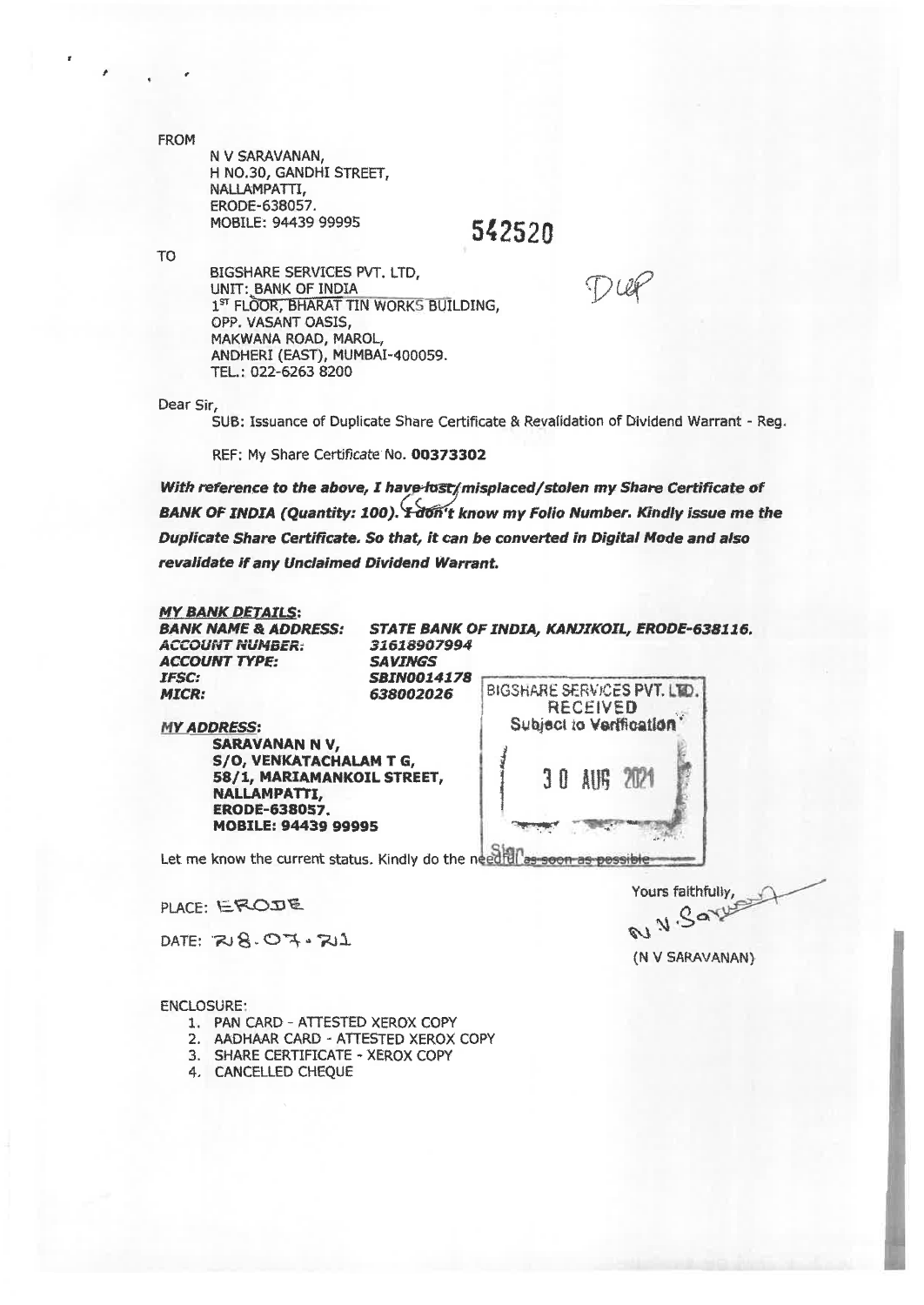### **Investor Relations Department**

| From:               | bssduplicate@bigshareonline.com                                                 |
|---------------------|---------------------------------------------------------------------------------|
| Sent:               | Tuesday, August 31, 2021 4:20 PM                                                |
| To:                 | Rajesh Venkataraj Upadhya; Investor Relations Department                        |
| Cc:                 | ganesh@bigshareonline.com; jibu@bigshareonline.com;                             |
|                     | bhaqwan@biqshareonline.com; bsscall@bigshareonline.com                          |
| Subject:            | Duplicate Share Intimations Received On : 20210831 BANK OF INDIA - EQUITY Folio |
|                     | no: 353565                                                                      |
| <b>Attachments:</b> | 542640.pdf                                                                      |

CAUTION: This email originated from a source outside Bank of India. Do not click on links or open attachments unless you recognize the sender and you know the content is safe

Dear Sir/Ma'am,

Please be informed that in terms of the provisions of the SEBI (LODR) Regulations, 2015, the Company is required to submit information regarding loss of share certificates and issue of duplicate certificates, to the stock exchange within two days of its getting information. Further, the said intimation has to be filed only through the mode of NEAPS filing for NSE and on listing.bseindia.com for BSE and not via hard copy submission.

Accordingly, we are sharing herewith the receipt of the following request for loss of share certificate of the Company by shareholders, to enable you to comply with the said regulatory requirement within the timelines prescribed.

| <b>Client Name</b>               | Cert.<br>No | Dist. No<br>From | Dist. NO.<br>١o | Folio<br>No. | Quantity | Name                                    | JP | JF<br>- |
|----------------------------------|-------------|------------------|-----------------|--------------|----------|-----------------------------------------|----|---------|
| BANK OF INDIA -<br><b>EQUITY</b> | 355097      | 524499601        | 524499700       | 353565       | 100      | <b>SATISH PANDURANG</b><br><b>GUPTE</b> |    |         |

Should you have any queries in respect of the aforesaid instruction kindly revert back.

Regards,

Bigshare Services Pvt. Ltd.